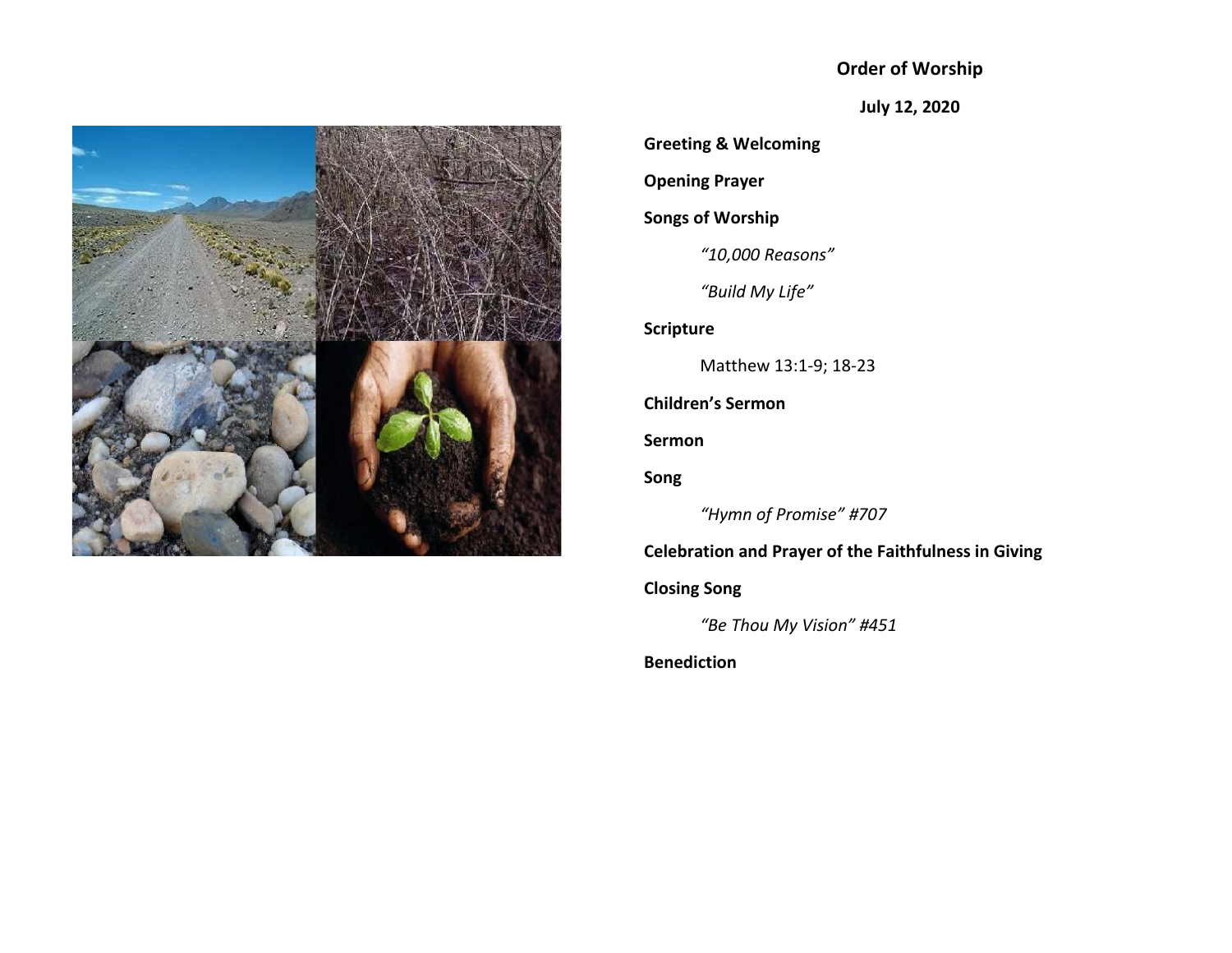# **"10,000 Reasons (Bless the Lord)"**

Chorus: Bless the Lord O my soul O my soul Worship His Holy name Sing like never before O my soul I'll worship Your Holy name

Verse 1:

The sun comes up It's a new day dawning It's time to sing Your song again Whatever may pass And whatever lies before me Let me be singing When the evening comes

Verse 2:

You're rich in love And You're slow to anger Your name is great And Your heart is kind For all Your goodness I will keep on singing Ten thousand reasons For my heart to find

Verse 3: And on that day When my strength is failing The end draws near And my time has come Still my soul will Sing Your praise unending Ten thousand years And then forevermore

#### **"Build My Life"**

### Verse 1:

Worthy of every song we could ever sing Worthy of all the praise we could ever bring Worthy of every breath we could ever breathe We live for You, oh, we live for You

#### Verse 2:

Jesus, the name above every other name Jesus, the only One who could ever save Worthy of every breath we could ever breathe We live for You, we live for You

Chorus: Holy, there is no one like You, there is none beside You Open up my eyes in wonder and Show me who You are and fill me with Your heart And lead me in Your love to those around me

# Verse 3:

Jesus, the name above every other name Jesus, the only One who could ever save Worthy of every breath we could ever breathe We live for You, oh, we live for You

Bridge: And I will build my life upon Your love it is a firm foundation And I will put my trust in You alone and I will not be shaken